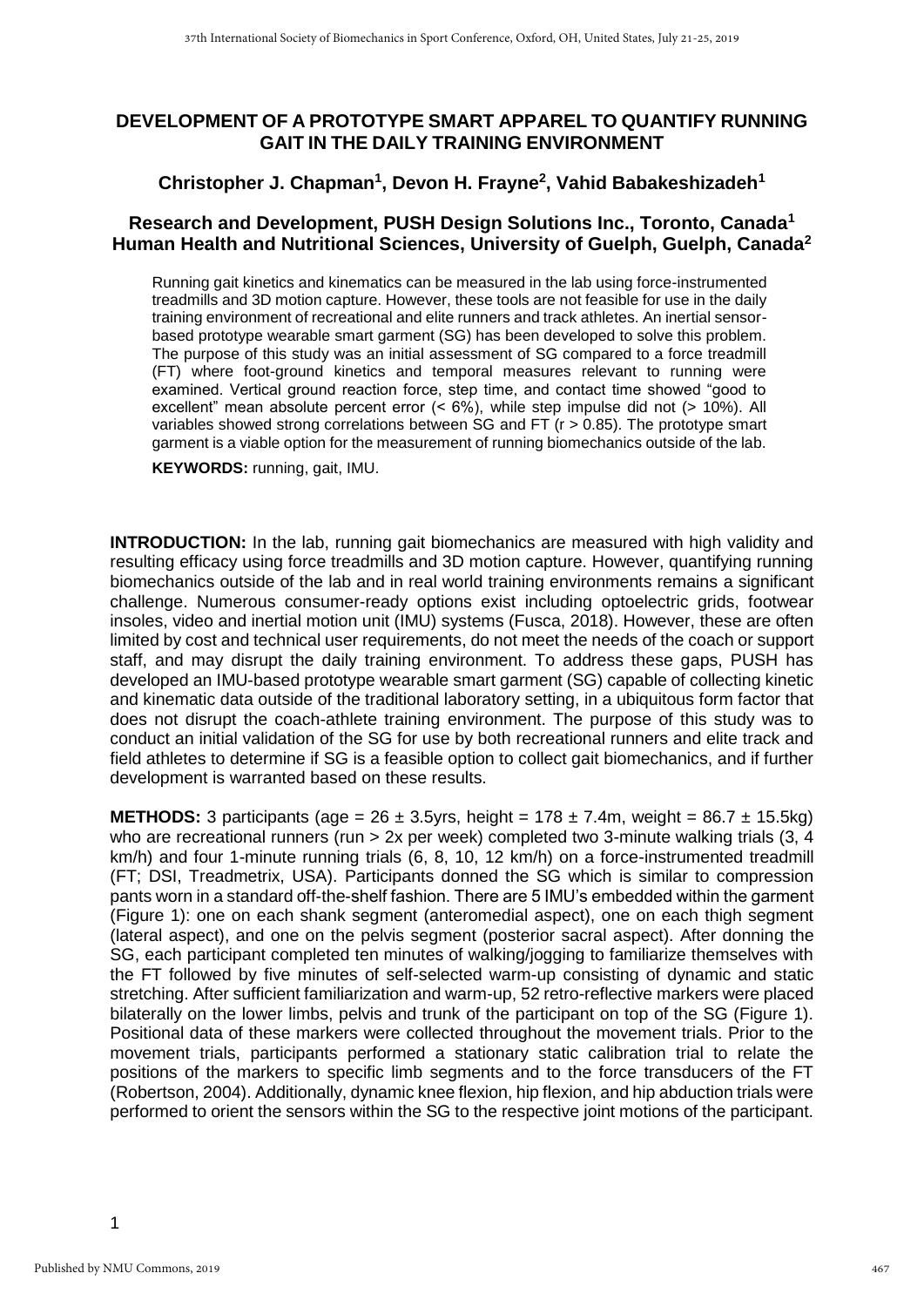

**Figure 1: Marketset for kinematic data collection on force treadmill.**

Three dimensional bilateral lower-limb, pelvis, and trunk kinematics (100 Hz, Qualisys AB, SWE), and foot-ground kinetics (1000 Hz, Treadmetrix, USA) were collected simultaneously in Qualisys Track Manager (QTM) and synchronized to the SG IMU data (100 Hz, PUSH, Canada). Raw QTM data were inputted into biomechanical modelling software (Visual 3D, C-Motion, USA) for processing. A seven-segment (pelvis, trunk, and bilateral foot, shank, and thigh) rigid-body linked-segment model was created from standing calibration trials for each participant. Marker position data and FT force data were low pass, bi-directionally filtered using a 4<sup>th</sup> order Butterworth filter with cut-off frequencies of 6 Hz and 20 Hz respectively. The filtered kinematic data were then used as inputs to the linked-segment model to compute the positions and orientations of the segments during the movement trials. An X, Y, Z Cardan rotation sequence was used to define the rotational motion of the modelled segments. The filtered kinetic data were used to define foot-strike and toe-off events as times when the vertical force on the treadmill exceeded and decreased a force threshold of 20 N, respectively. Step Contact Time is defined as the period spanning foot-strike to ipsilateral toe-off. Step Time is the period spanning foot-strike to contralateral foot-strike. Peak vertical ground reaction force (VGRF) and net vertical step impulse (time-integral of VGRF) were also calculated bilaterally during foot contact. SG data were processed using proprietary custom scripts (R version 3.3.2). Left and right limb data were combined, and the mean and standard deviation across all participants and trials were reported. Mean absolute error and mean absolute percent error were also reported and computed as the difference between corresponding parameters assuming the FT as the true reference. Error classification was based on previously published criteria for the assessment of IMU data compared to criterion gait analysis (Fusca, 2018): excellent (% $\varepsilon$  < 5), good (5 <% $\varepsilon$  < 10), and sufficient (10 < % $\varepsilon$  < 20) and unacceptable (% $\varepsilon$  > 20). This criteria is based on four categories defined by standard statistical thresholds for significance analysis of clinical intervention (Jakobsen et al., 2014). Additional statistical analysis for assessment of SG includes Pearson product-moment correlation and standard error of measurement (SEM). SEM was derived using previous described methods (Batterham

**RESULTS:** A total of 4076 steps were collected during the running trials. SG/FT data and error measures are provided in Table 1 and Table 2 respectively. Strong correlations between SG and FT were found for all variables ( $r > 0.85$ ). Accuracy of the temporal measures of step time and contact time for SG were classified as "excellent". Kinetic measures showed larger amounts of error resulting in peak vertical ground reaction force and step impulse being classified as "good" and "sufficient" respectively.

#### **Table 1: Comparison of running gait measure between PUSH Smart Garment (SG) and a Force-Instrumented Treadmill (FT). Data are presented as mean (± standard deviation).**

& George, 2000).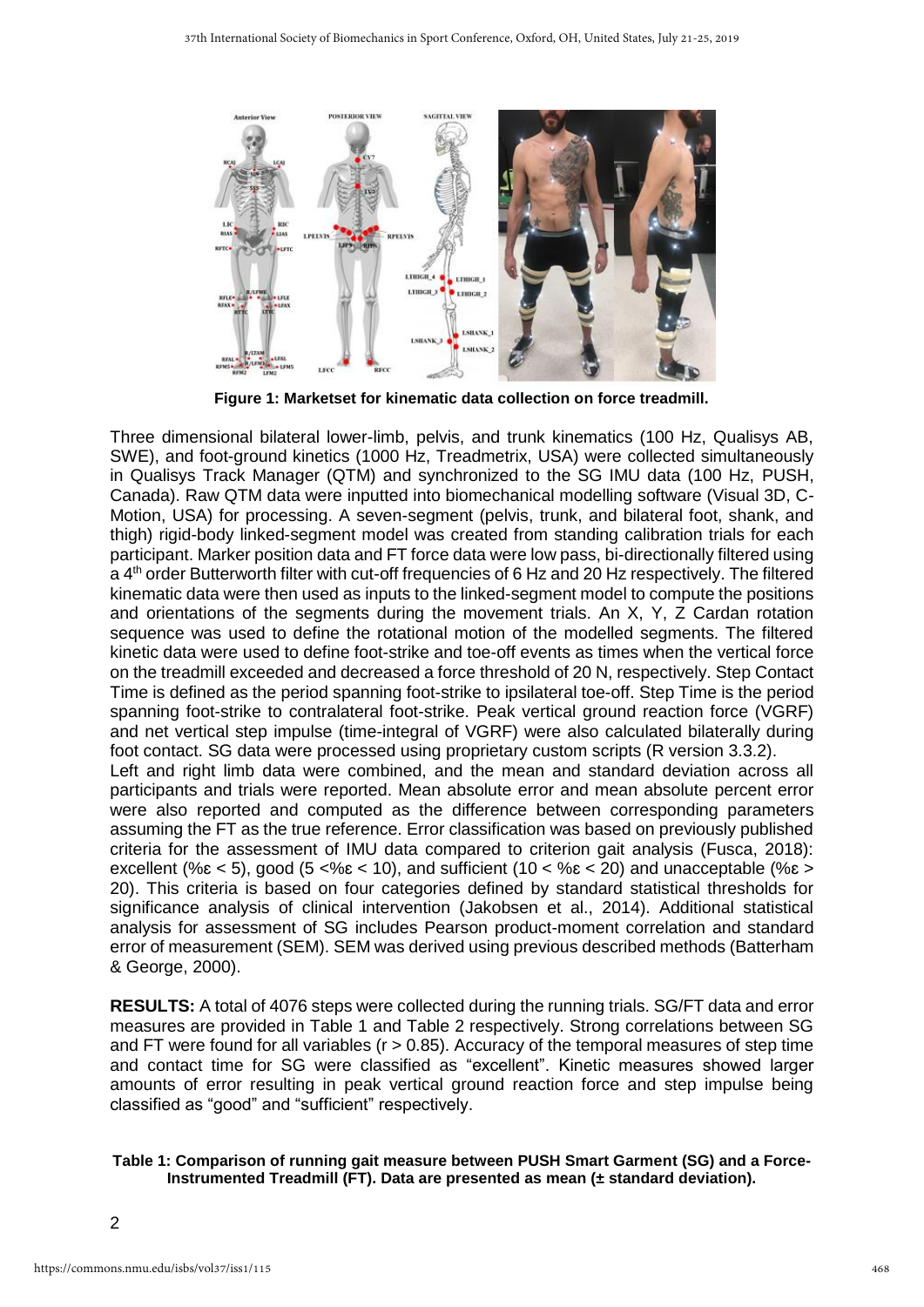|                            | SG.                   | FТ                    | <b>Absolute Error</b> | Correlation (r) |
|----------------------------|-----------------------|-----------------------|-----------------------|-----------------|
| Peak VGRF (N)              | $1705 (\pm 518)$      | 1626 (±463)           | $106 (\pm 123)$       | 0.96            |
| Step Contact Time(s)       | $0.275 \ (\pm 0.026)$ | $0.270 \ (\pm 0.033)$ | $0.014 \ (\pm 0.012)$ | 0.87            |
| Step Time (s)              | $0.366 (\pm 0.02)$    | $0.367 (\pm 0.02)$    | $0.007 \ (\pm 0.007)$ | 0.86            |
| Step Impulse $(N \cdot s)$ | $280 (\pm 69.3)$      | $261 (\pm 71.4)$      | $24.9 \ (\pm 17.7)$   | 0.94            |

**Table 2: Error measures for PUSH Smart Garment (SG) versus the criterion measures (FT). Standard error of measurement (SEM); mean absolute percent error (%ɛ).**

|                            | <b>SEM</b> | $\%$ ε | Error Classification (Fusca et al. 2018) |  |  |
|----------------------------|------------|--------|------------------------------------------|--|--|
| Peak VGRF (N)              | 98.3       | 5.8    | Good                                     |  |  |
| Step Contact Time(s)       | 0.009      | 4.6    | Excellent                                |  |  |
| Step Time (s)              | 0.006      | 1.9    | Excellent                                |  |  |
| Step Impulse $(N \cdot s)$ | 16.5       | 10.0   | Sufficient                               |  |  |

**DISCUSSION:** According to the criteria proposed by Fusca and colleagues (2018) for the validation of IMU-based technology for gait biomechanics, when compared to criterion lab methodologies the initial prototype SG can measure the temporal and kinetic measures of running gait. Fusca specifically created this criterion for the validation of IMU-based gait analysis versus lab standard techniques, primarily due to the widespread accessibility and rapid advancements in IMU technology. Overall, temporal measures had less relative error compared to FT (% $\varepsilon$  < 5%), but displayed greater disparity in the trendline ( $r = 0.86 - 0.87$ ). Conversely, the kinetic measures displayed higher error (% $\epsilon > 6$ %) with higher correlations (r >0.94), indicating greater similarity in the trendlines of SG and FT.

Data garnered from the SG has the potential to assist in the mitigation of training related injuries and the improvement of athlete performance. The etiology of running-related injuries is multifactorial, implying that many interacting biomechanical measures present as risk factors for sustaining an injury (Bertelsen et al., 2017). Accordingly, it is prudent for professionals in this domain to be able to continuously measure a constellation of biomechanical variables during multiple running sessions over time to stand the best chance of capturing risky running behavior for an individual. The SG provides a method for capturing this type of data not bound by the environmental restrictions associated with laboratory environments.

As with risk factors concerning running-related injuries, diverse kinetic and kinematic parameters have been implicated in limiting running performance (Moore, 2016). Unlike in the laboratory, where unique data collection systems often have to be synchronized to simultaneously collect kinetics and kinematics, the SG offers a single piece of equipment designed to garner both types of data from runners in the real-world.

This validation study is relevant for running athletes (i.e., recreational runners, track and field competitors), their coaches, and support staff (i.e., sport scientists, biomechanists) as the wearable garment form factor allows for the transformation of the daily training environment into a testing environment allowing gait biomechanics to be measured and monitored ubiquitously without disruption. Furthermore, the SG reports bilateral information on athletes' gait cycles which provides the opportunity to assess progression of asymmetries across a long training session. Future prototype development will involve the assessment of kinematic measures such as lower limb joint angles, vertical and horizontal whole-body center-of-mass displacement and injury-related measures such as tibial acceleration (Milner et al., 2006).

**CONCLUSION:** The overall positive findings would indicate the prototype wearable smart garment (SG) developed by PUSH is a viable option to collect running biomechanical data outside of the lab in the daily training environment. Further prototype development is warranted in an attempt to bring SG even closer to criterion lab-based measurements by bringing all observed measures within "excellent" accuracy error thresholds.